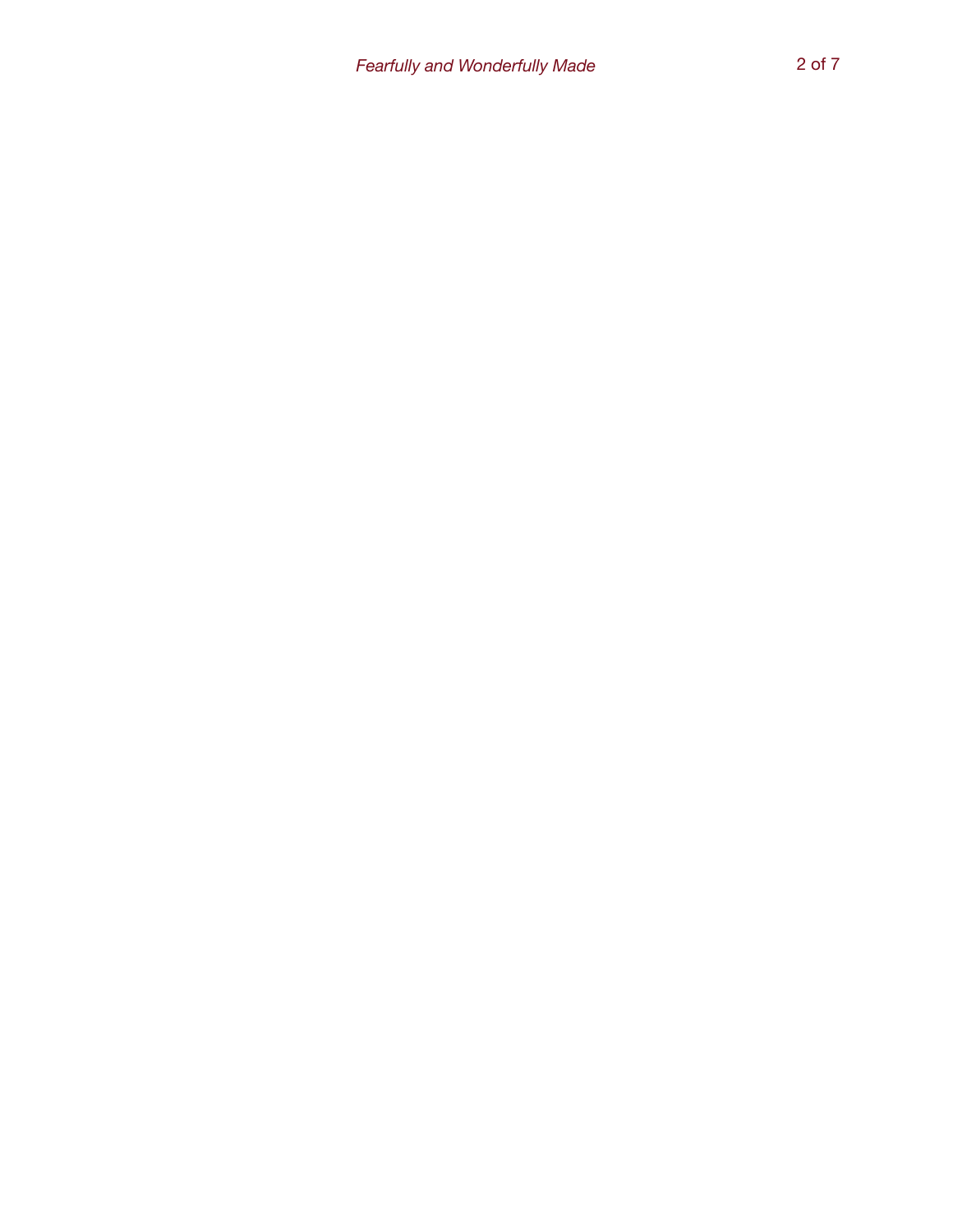*"I will praise thee; for I am fearfully and wonderfully made: marvelous are thy works; and that my soul knoweth right well." Psalm 139:14* 

The human body is the most complex structure on Earth. I saw a report recently that we will breathe enough air in our lifetime to fill ten million balloons. We will eat and digest 30 tons of food. Our skeletal and muscular systems are amazing in scope and nature. The largest bones of the body can withstand an impact of a thousand pounds, a force powerful enough to break granite. That's because of the way God designed bones to deal with force applied to them. Bone cells constantly repair damage and change the structure of each bone depending on the need of the moment. The largest organ of our body is our skin. It weighs about nine pounds and covers almost 20 square feet. It makes the body waterproof, both inside and outside, and acts as a phenomenal system of filtering, protecting and cooling the body. The body can reach extremely high temperatures during exercise, but special systems within skin keep the heat from damaging delicate internal organs. Skin has tremendous flexibility and can heal itself continually. The brain handles millions of ideas and communication signals every second for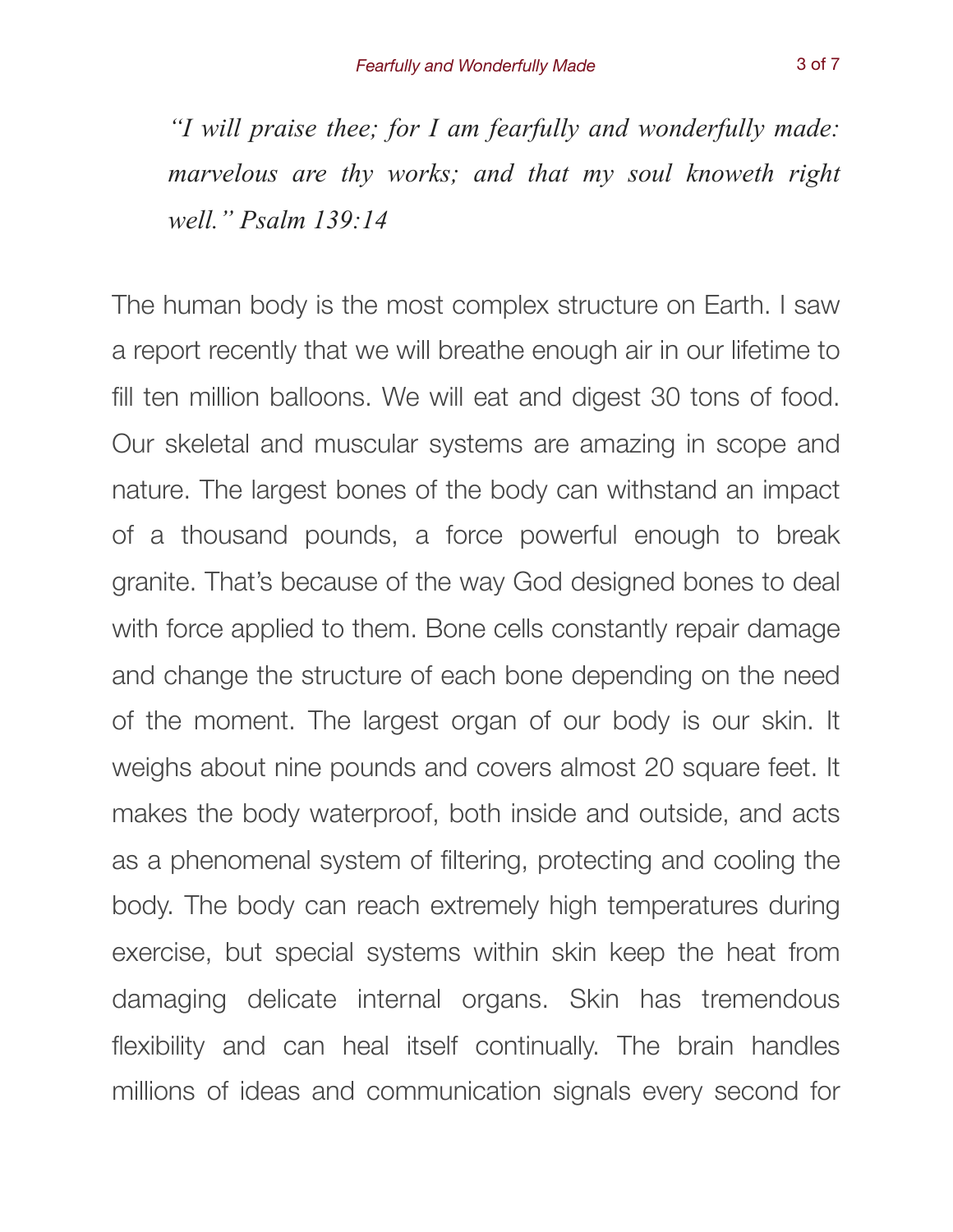even the simplest of physical activities. God designed the brain to handle the vast workload by dividing it among the billions of cells in the brain. Each brain cell communicates through electrical connections to ten thousand other cells in the body giving direction to everything from the simplest movement of an appendage to the most complicated physical feat. That means the brain has the ability to guide and control the activity of trillions of cells at any given moment in time with no noticeable delay.

Exercise strengthens the skeleton. Lack of exercise weakens it. No matter how we treat our skeleton, the bone cells give us a new one every ten years. We build a stronger or weaker skeleton throughout our lives depending on what we do with it and for it. Bones of all size in our bodies help us with the complexity of balancing a physical design that is heavier at the top. Bones in the feet are some of the weakest in the body, yet God structured them in a way that would absorb all of the weight of the body whether standing, walking, running or jumping. Another set of small bones is found in the hand. Though the bones can be easily broken or crushed, the hand has the ability to crush with great power or control with great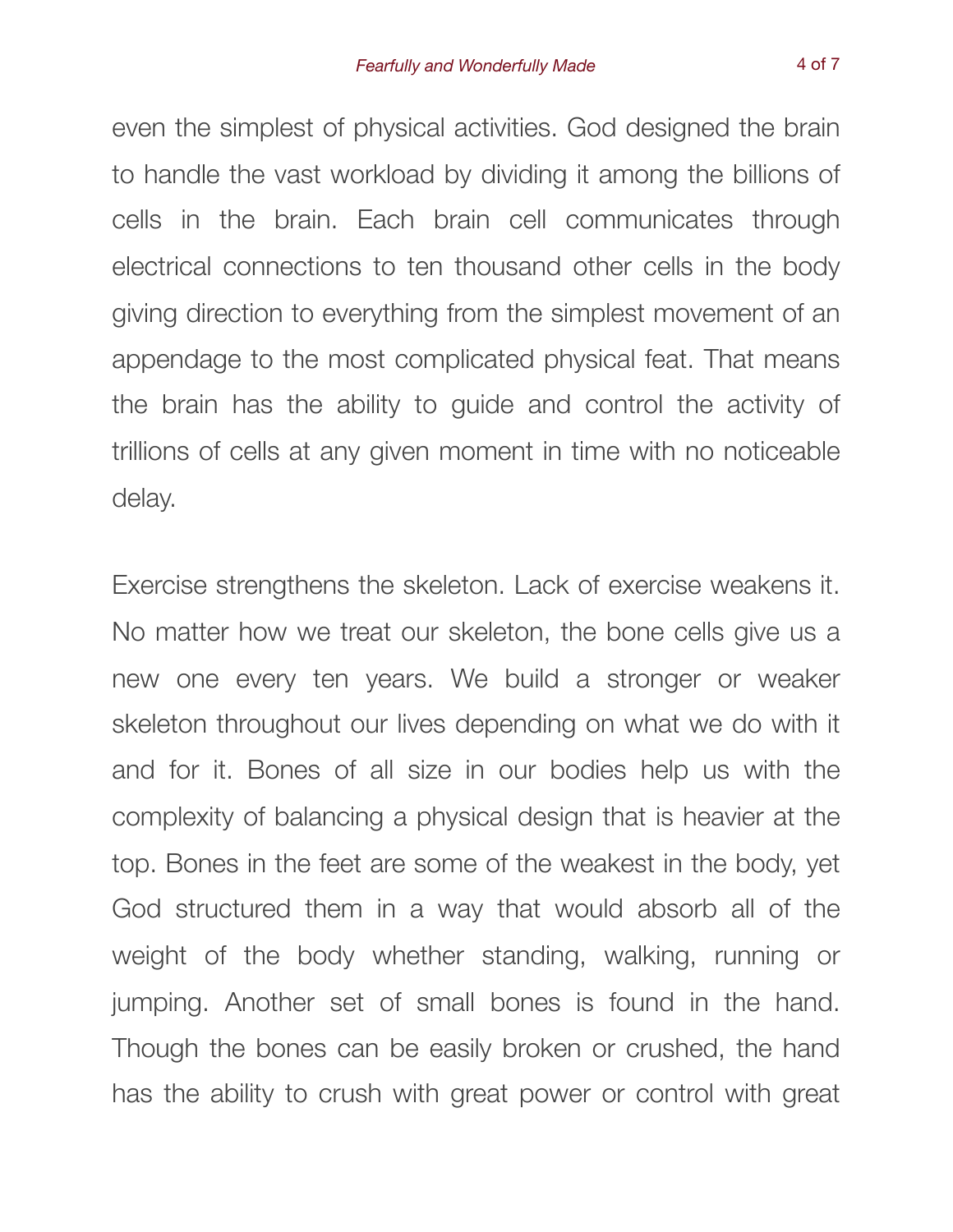dexterity. Every cell of the human body is a manufacturing plant with its own fuel supply and master communications system.

We have trillions of cells in our bodies. Each cell is directed by its DNA (God's Design System for every individual human being). Every cell knows what to do and does it on time. As billions of cells in our bodies die every day, millions of new ones are being made every second.

God gave us several important senses that help us in every aspect of life. Those include touching, tasting, hearing, seeing and smelling. Sight is the most complex sense and uses more cells in the brain than the rest of the senses put together. The brain's ability to control and make sense of physical, mental, social and emotional experience while all senses are stimulated is beyond amazing and approaches the miracle of God's creative Genius. We were fearfully and wonderfully made!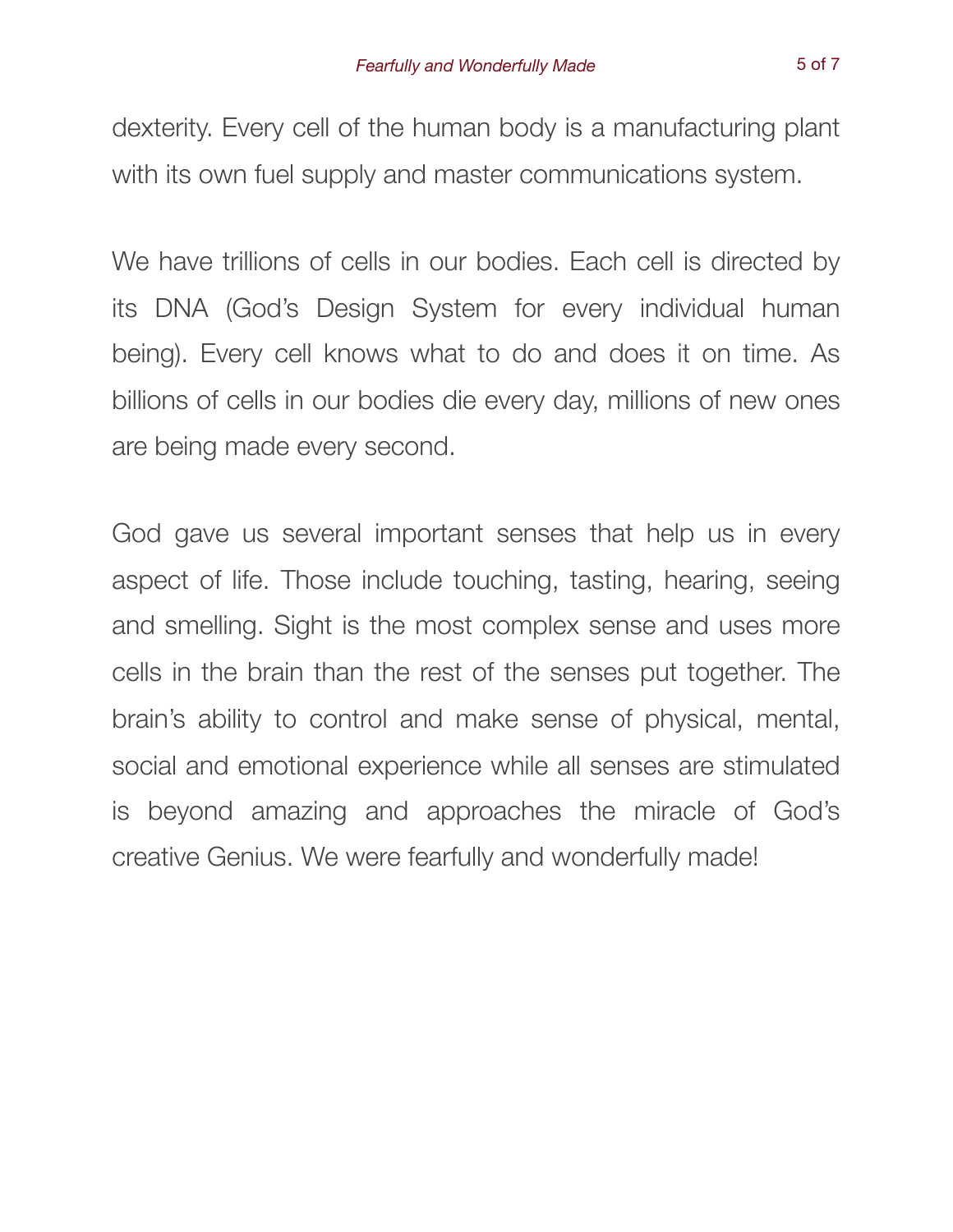Martial artists perform feats of strength, agility and flexibility that amaze onlookers. How can the human body move with such precision, power and balance while looking relaxed and in complete control of every movement? We know it comes from training, practice and the exercise of our will.

As Christian martial artists we know the human mind and body are great gifts from God. He created them to function successfully in specific ways and we are successful as we agree with Him about those functions. Those of us who have the privilege of teaching martial arts are given the opportunity to help men and women, boys and girls learn how to use their minds and bodies effectively and efficiently. We have the great responsibility of using mind and body for God's Glory and teaching our students how to use theirs for Him. Jesus was asked what He believed the great commandment was. His answer: "Thou shalt love the Lord thy God with all thy heart, and with all thy soul, and with all thy mind." God wants us to love Him with every fiber, every cell of our being. We should do everything for Him. "Whether therefore ye eat, or drink, or whatsoever ye do, do all to the glory of God."